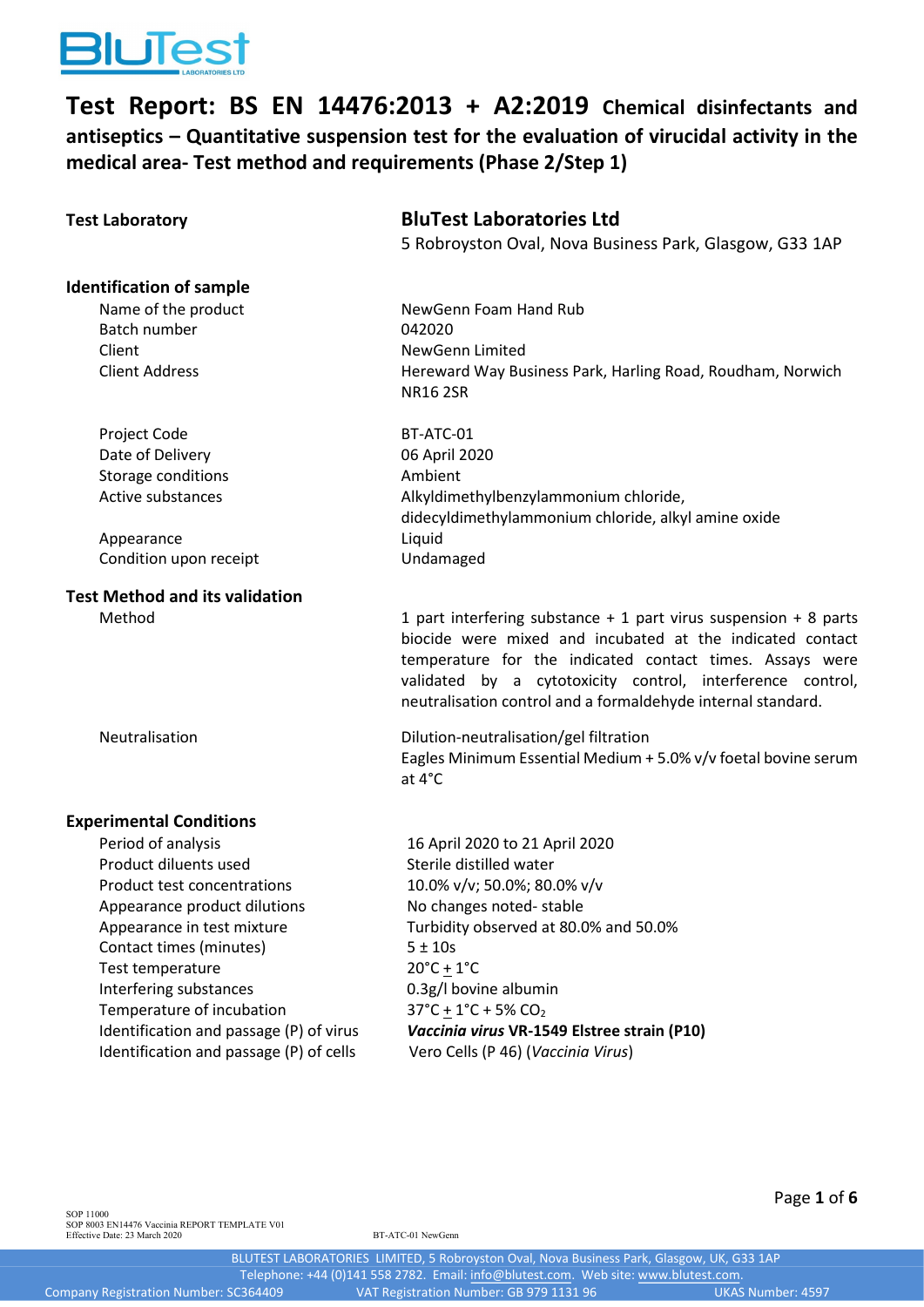

## **PROTOCOL SUMMARY**

The basic virucidal efficacy test is set up with three concentrations of test product solution and a 5-minute contact time. Virus is exposed to disinfectant in 24-well plates, then neutralised, serially diluted and virus titred in 96-well tissue culture plates to determine the tissue culture infectious dose<sub>50</sub> (TCID<sub>50</sub>) of surviving virus. *Vaccinia virus* VR-1549 Elstree strain / Vero cells are assayed in parallel in each test. TCID<sub>50</sub> is determined by the method of Karber<sup>1</sup>.

## **Cytotoxicity control**

The test product solution is measured for its effects on the host cells used to propagate the virus, to determine the sensitivity of the assay.

## **Interference control**

The effect of the cells after treatment of the test product solution are verified to ensure the cells can show susceptibility for virus infection. This is compared against cells that have not been treated with test product.

## **Disinfectant suppression control VS1**

Virus is added to the highest concentration of test product solution and then the mixture immediately removed and neutralised. The neutralised virus titre is then determined to assess the efficiency of the neutralisation procedure.

## **Disinfectant suppression control VS2**

Internal control which adds virus to neutralised test product solution to assess the efficiency of the neutralisation procedure.

## **No column Control**

Internal control on the highest contact time to assess any impact of the Microspin™ S 400 HR columns.

## **Virus recovery control**

Virus titre is determined for virus in contact with sterile distilled water at t=0, t = 5 and at t =15. The virus titre after 5 minutes is then compared to the recovery of disinfectant-treated virus to measure the log reduction in virus titre. The virus titre at 15 minutes is compared to the reference virus inactivation control.

## **Reference virus inactivation control**

Virus is exposed to 0.7% W/V formaldehyde and the recovery of virus determined by TCID<sub>50</sub> after 5 and 15 minutes, in order to assess that the test virus has retained reproducible biocide resistance. In addition, the formaldehyde cytotoxicity of neutralised formaldehyde is determined, to measure assay sensitivity.

1Kärber, G.: Beitrag zur Kollektiven Behandlung Pharmakologischer Reihenversuche. Arch. Exp. Path. Pharmak. 162 (1931): 480-487.

Page **2** of **6**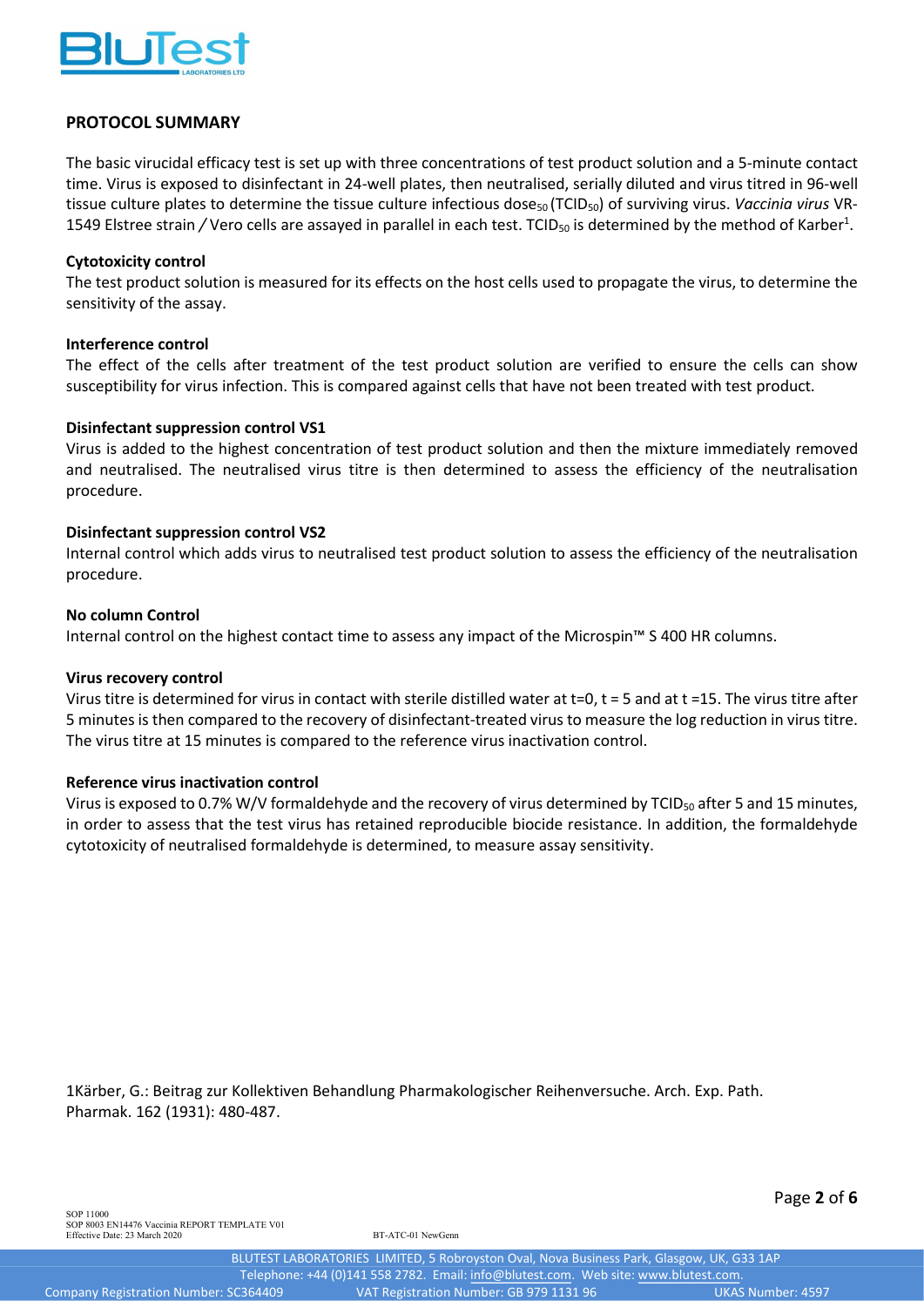

## Vaccinia virus (VR-1549) Elstree strain Test Results *Vaccinia virus* **(VR-1549) Elstree strain Test Results**

|                 |             |                        | <b>CLEAN conditions</b> |                        | EN14476:2013 + A2:2019 Suspension test for the efficacy of NewGenn Foam Hand Rub,<br>Batch 042020, BT-ATC-01 from NewGenn Limited against Vaccinia virus VR-1549 under |                        |
|-----------------|-------------|------------------------|-------------------------|------------------------|------------------------------------------------------------------------------------------------------------------------------------------------------------------------|------------------------|
|                 |             |                        | <b>Test Results</b>     |                        |                                                                                                                                                                        |                        |
| Concentration   | 10.0% (v/v) |                        | 50.0% (v/v)             |                        |                                                                                                                                                                        | 80.0% (v/v)            |
| Exposure Time   | ea ep       | TCID <sub>50</sub> /ml | data                    | TCID <sub>50</sub> /ml | qata                                                                                                                                                                   | TCID <sub>50</sub> /ml |
| $t = 5$ mins    | 3.00        | 3.16E+04               | 0.00                    | 3.16E+01               | 0.00                                                                                                                                                                   | 3.16E+01               |
| <b>Raw Data</b> | 002100      | 3.16E+04               | 000000                  | 3.16E+01               | 000000                                                                                                                                                                 | 3.16E+01               |
| log             |             | 4.50                   |                         | <b>1.50</b>            |                                                                                                                                                                        | <b>J.50</b>            |
| log difference  |             | 1.33                   |                         | 4.33                   |                                                                                                                                                                        | 4.33                   |
|                 |             |                        |                         |                        |                                                                                                                                                                        |                        |

|               |                          | ENIA42:2013 + N2:2019 Suspension test for the efficacy of New Gena Haun Hand Rup |                          |       |                                                                     |                         | , Batch 042020, BT-ATC-01 from NewGenn |         |                                  |
|---------------|--------------------------|----------------------------------------------------------------------------------|--------------------------|-------|---------------------------------------------------------------------|-------------------------|----------------------------------------|---------|----------------------------------|
|               |                          |                                                                                  |                          |       | Limited against Vaccinia virus VR-1549 under CLEAN<br>Summary Table | conditions              |                                        |         |                                  |
|               |                          |                                                                                  |                          |       |                                                                     |                         |                                        |         |                                  |
| Product:      | substance<br>Interfering | Concentration                                                                    | cytotoxicity<br>Level of |       |                                                                     | $1g$ TCID <sub>50</sub> |                                        |         | >4  g reduction<br>after 'X' Min |
|               |                          |                                                                                  |                          |       |                                                                     |                         |                                        |         |                                  |
|               |                          |                                                                                  |                          | o min | nim 2                                                               | 15 min                  | 30 min                                 | nim 09  |                                  |
| NewGenn       | 0.3g/l BSA               | 80.0% (v/v)                                                                      | <b>2.50</b>              | 2.67  | <b>1.50</b>                                                         | n.a.                    | n.a.                                   | n.a.    | <5 mins                          |
| Foam Hand     |                          | 50.0% (v/v)                                                                      | 2.50                     | n.a.  | <b>1.50</b>                                                         | n.a.                    | n.a.                                   | م.<br>م | <5 mins                          |
| Rub           |                          | 10.0% (v/v)                                                                      | <b>2.50</b>              | n.a.  | 4.50                                                                | n.a.                    | n.a.                                   | n.a.    | suim <sub>5</sub> <              |
| Virus Control | <b>LEAN</b>              |                                                                                  |                          | 6.17  | 5.83                                                                | 00.9                    | n.a.                                   | n.a.    | n.a.                             |

SOP 11000<br>SOP 8003 EN14476 Vaccinia REPORT TEMPLATE V01<br>Effective Date: 23 March 2020 SOP 11000 8003 EN14476 Vaccinia REPORT TEMPLATE V01 Effective Date: 23 March 2020

Formaldehyde PBS

Formaldehyde PBS

0.7% (w/v)

3.50

Page **3** of **6** 5 min

3.50

2.50

>15 mins

 $>15$  mins

15 min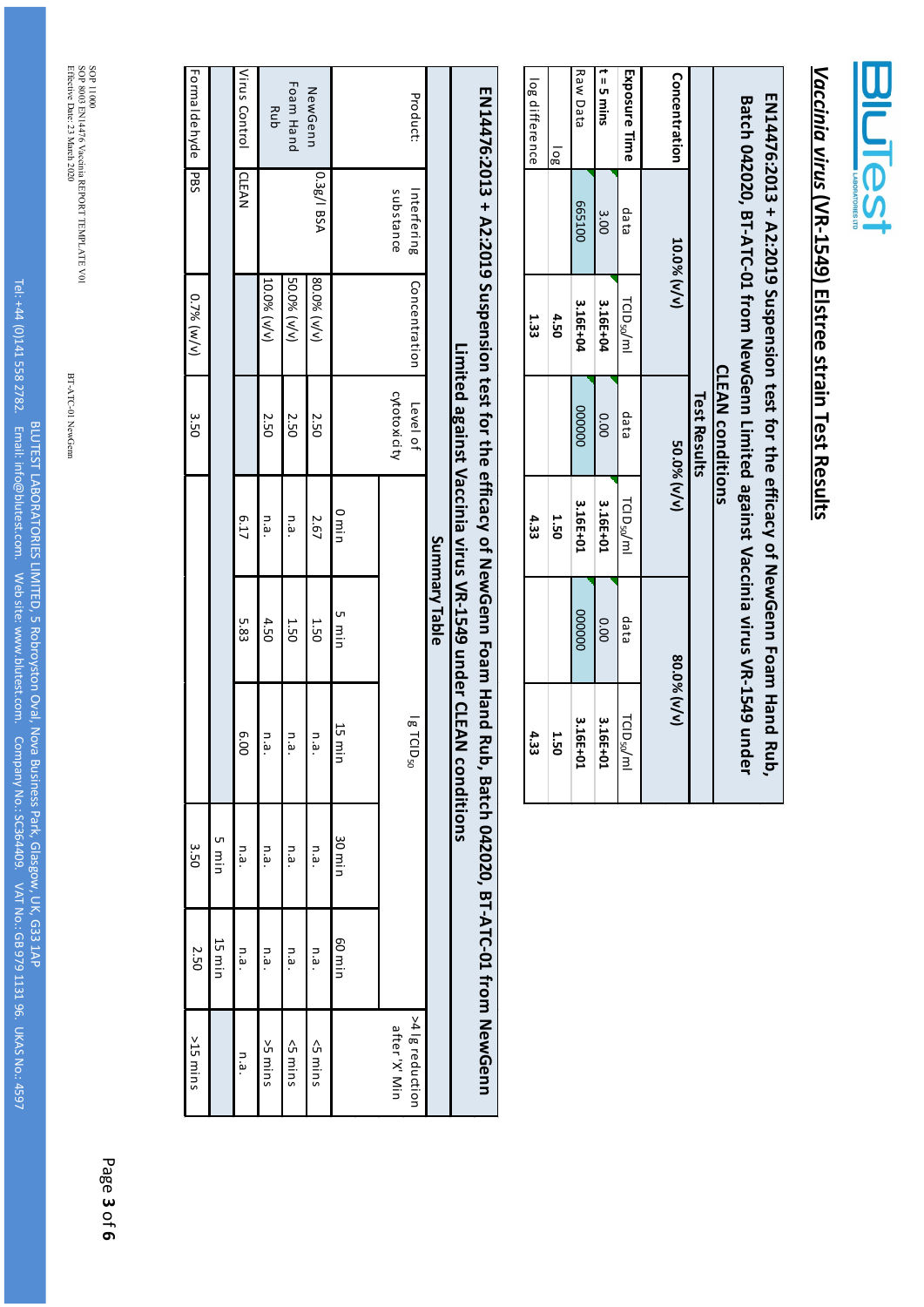| <b>LABOHU</b> |  |
|---------------|--|
|               |  |

# Vaccinia virus (VR-1949) Elstree strain Control Data *Vaccinia virus (VR-1549) Elstree strain* **Control Data**

| <b>Product Cyt Dilution</b>        | Log Difference | <b>Raw Data</b> |             | Product  |                | <b>Raw Data</b> |      | PBS Control |                          |                      | Interference control              |                |      | 00009              | 2.00     | raw data               |                         | Cytotoxicity      |                                              |       |      | 0t9999   | 4.67     | raw data                         | uin 0               | Virus Recovery |          |                                      |                                                                                                |  |
|------------------------------------|----------------|-----------------|-------------|----------|----------------|-----------------|------|-------------|--------------------------|----------------------|-----------------------------------|----------------|------|--------------------|----------|------------------------|-------------------------|-------------------|----------------------------------------------|-------|------|----------|----------|----------------------------------|---------------------|----------------|----------|--------------------------------------|------------------------------------------------------------------------------------------------|--|
|                                    |                |                 |             |          |                |                 |      |             |                          |                      |                                   |                | 3.50 | 3.16E+03           | 3.16E+03 | TCID <sub>50</sub> /ml |                         |                   |                                              |       | E.17 | 1.47E+06 | 1.47E+06 | TCID <sub>50</sub> /ml           |                     |                |          |                                      |                                                                                                |  |
| Ļ,                                 | 000            | თ,              | 2.50        | 3.16E+02 | $\overline{ }$ | ഐ               | 2.50 | 3.16E+02    | $\overline{\phantom{0}}$ | ݭ                    |                                   | log difference | 10g  |                    |          |                        |                         | Exposure time     |                                              |       |      | 02599    | 4.33     | raw data                         | uiu                 | Virus Recovery |          |                                      |                                                                                                |  |
| Ļ                                  | 0.00           | ō               | 2.50        | 3.16E+02 | $\overline{ }$ | ഐ               | 2.50 | 3.16E+02    | $\overline{\phantom{0}}$ | 4                    |                                   |                |      | 00009              | 2.00     | raw data               | 5 mins                  |                   |                                              |       | 5.83 | 6.81E+05 | 6.81E+05 | TCI D <sub>50</sub> /ml          |                     |                |          |                                      |                                                                                                |  |
| Ļ                                  | 00.00          | თ,              | 2.50        | 3.16E+02 | $\overline{a}$ | ഐ               | 2.50 | 3.16E+02    | $\overline{\phantom{0}}$ | Ġ,                   |                                   | 2.50           | 3.50 | 3.16E+03           | 3.16E+03 | TCID <sub>50</sub> /ml |                         |                   | Formaldehyde reference inactivation controls |       |      | 02999    | 4.50     | raw data                         | 15 min              | Virus Recovery |          |                                      |                                                                                                |  |
| Ļ                                  | -0.17          | 4               | 2.17        | 1.48E+02 | 0.67           | $\pmb{\omega}$  | 2.00 | $1.00E+02$  | 0.5                      | Ⴛ                    | Virus dilution                    |                |      | $\overline{00009}$ | 1.00     | raw data               |                         | 0.7% Formaldehyde |                                              |       | 00'9 | 1.00E+06 | 1.00E+06 | TCID <sub>50</sub> /ml           |                     |                |          |                                      |                                                                                                |  |
| Ļ                                  | 000            | $\circ$         | 1.50        | 3.16E+01 | $\circ$        | $\circ$         | 1.50 | 3.16E+01    | $\circ$                  | $\ddot{\phantom{a}}$ |                                   | 3.50           | 2.50 | 3.16E+02           | 3.16E+02 | ra D <sub>50</sub> /ml | 15 mins                 |                   |                                              |       |      | 000009   | 1.00     | raw data                         |                     | Cytotoxicity   | Controls | virus VR-1540 under CLEAN conditions | EN14476:2013 + A2:2019 Suspension test for the efficacy of NewGenn Foam Hand Rub, Batch 042020 |  |
| $\overset{\iota}{\rightharpoonup}$ | 0.00           | $\circ$         | <b>J.50</b> | 3.16E+01 | $\circ$        | $\circ$         | 1.50 | 3.16E+01    | $\circ$                  | ó                    |                                   |                |      |                    |          |                        |                         |                   |                                              |       | 2.50 | 3.16E+02 | 3.16E+02 | TCI $\mathsf{D}_{50}/\mathsf{m}$ |                     |                |          |                                      |                                                                                                |  |
|                                    |                |                 |             |          |                |                 |      |             |                          |                      |                                   |                |      |                    |          |                        |                         |                   |                                              |       |      | 610000   | 1.17     | raw data                         | SV nopression<br>VS |                |          |                                      |                                                                                                |  |
|                                    |                |                 |             |          |                |                 |      | 059999      | 2.14E+07                 | 5.83                 | Stock Virus (TCID <sub>50</sub> ) |                |      |                    | 079999   | 4.67                   | raw data                | 5 mins            | No column Control                            | 3.17  | 2.67 | 4.64E+02 | 4.64E+02 | TCI $D_{50}/m$                   |                     | Disinfectant   |          |                                      |                                                                                                |  |
|                                    |                |                 |             |          |                |                 |      |             |                          |                      |                                   |                |      | 6.17               | 1.47E+06 | 1.47E+06               | rci D <sub>50</sub> /ml |                   |                                              |       |      | 08999    | 4.50     | raw data                         | Suppression VS2     | Disinfectant   |          |                                      | 0, BT-ATC-01 from NewGenn Limited against Vaccinia                                             |  |
|                                    |                |                 |             |          |                |                 |      |             |                          |                      |                                   |                |      |                    |          |                        |                         |                   |                                              | -0.17 | 00'9 | 1.00E+06 | 1.00E+06 | TCI $D_{50}/m$ l                 |                     |                |          |                                      |                                                                                                |  |

SOP 11000<br>SOP 8003 EN14476 Vaccinia REPORT TEMPLATE V01<br>Effective Date: 23 March 2020 SOP 11000 8003 EN14476 Vaccinia REPORT TEMPLATE V01 Effective Date: 23 March 2020

**PBS Dilution**

**PBS Dilution** 

Neat

Neat

Neat

Neat

Neat

Neat

BT-ATC-01 NewGenn

BT-ATC-01 NewGenn

BLUTEST LABORATORIES LIMITED,

5 Robroyston Oval, Nova Business Park, Glasgow

G33 1AP

979 1131 96. UKAS

No.: 4597

BLUTEST LABORATORIES LIMITED, 5 Robroyston Oval, Nova Business Park, Glasgow, UK, G33 1AP<br>Tel: +44 (0)141 558 2782. Email: info@blutest.com. Web site: www.blutest.com. Company No.: SC364409. VAT No.: GB 979 1131 96. UKAS N

Tel: +44 (0)141 558 2782. Email: info@blutest.com. Web site: www.blutest.com. Company No.: SC364409. VAT No.: GB

Page **4** of **6**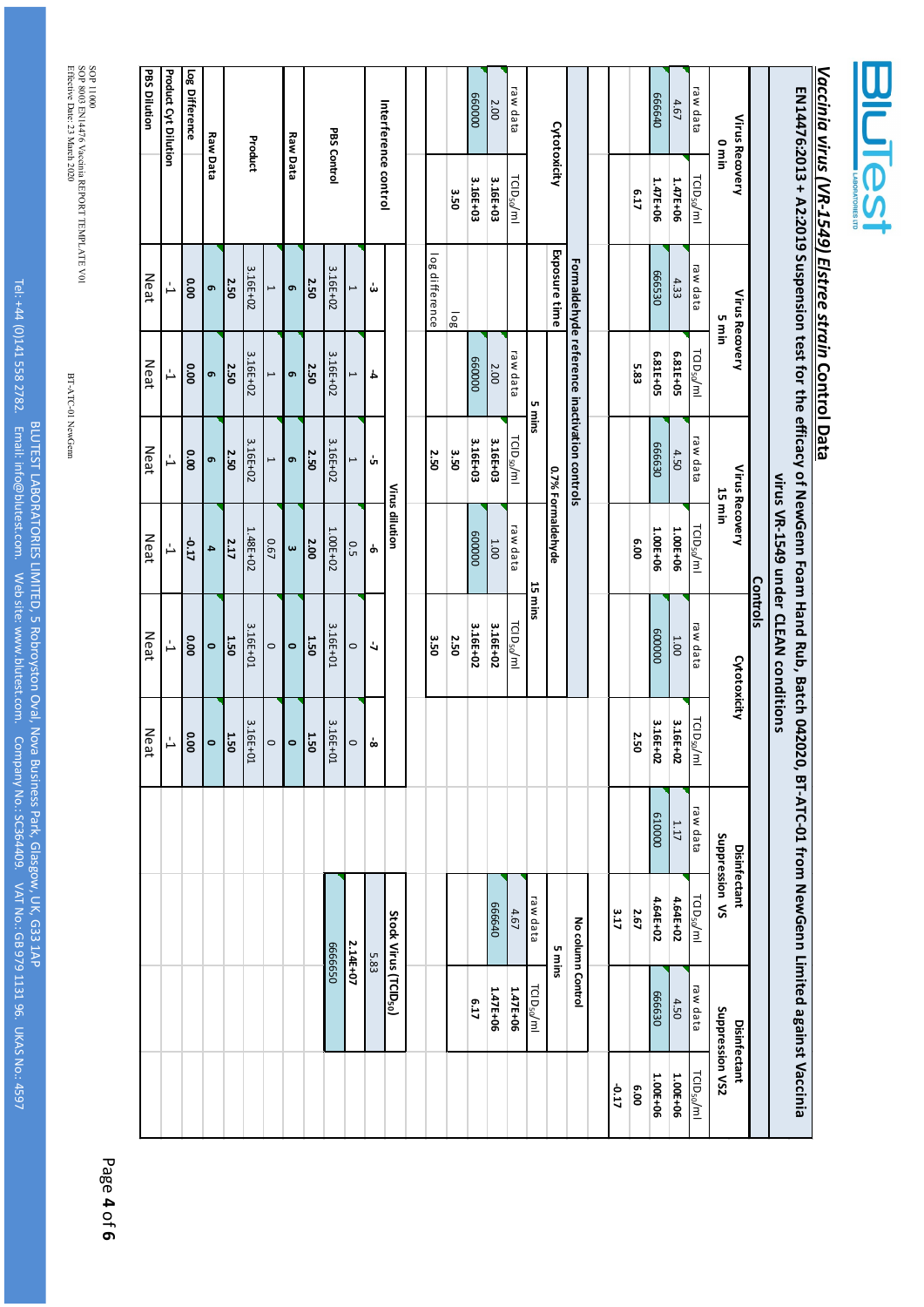

## **CONCLUSION**

## **Verification of the methodology**

A test is only valid if the following criteria are fulfilled:

- a) The titre of the test suspension of at least  $10^8$  TCID50 /ml is sufficiently high to at least enable a titre reduction of 4 Ig to verify the method.
- b) Detectable titre reduction is at least 4  $log_{10}$ .
- c) Difference of the logarithmic titre of the virus control minus the logarithmic titre of the test virus in the reference inactivation test is between:
	- Between 0.75 and 3.5 after 5 min and between 2.0 and 4.0 after 15 min for Vaccinia virus
- d) Cytotoxicity of the product solution does not affect cell morphology and growth or susceptibility for the test virus in the dilutions of the test mixtures which are necessary to demonstrate a 4  $\log_{10}$  reduction of the virus.
- e) The interference control result does not show a difference of < 1.0  $log_{10}$  of virus titre for test product treated cells in comparison to the non-treated cells.
- f) Neutralisation validation. This is called the disinfectant suppression test in this protocol. The disinfectant was neutralised by column chromatography through an Illustra Microspin S-400 HR column to achieve the best possible neutralisation available for this test. The difference for virus is greater than 0.5 log<sub>10</sub> indicating rapid irreversible virucidal activity of the disinfectant by dilution at a concentration of 80.0% v/v for VS1. This neutralisation validation has been verified by VS2, which shows the product has been successfully neutralised.

According to EN 14476:2013 + A2:2019, NewGenn Foam Hand Rub **POSSESSES VIRUCIDAL** activity at a concentration of **50.0% v/v** of the working concentration as tested after **5 MINUTES** at **20°C** under **CLEAN** conditions (0.3 g/l bovine albumin) against *Vaccinia virus* VR-1549 Elstree strain */* Vero cells.

## **This product therefore is effective against all enveloped viruses as defined in EN 14476:2013 + A2:2019 Annex A\*. This therefore includes all coronaviruses and SARS-CoV-2.**

Authorised signatory

Whi

Dr Chris Woodall, Director BluTest Laboratories Ltd Glasgow, UK Date: 22 APRIL 2020

### **DISCLAIMER**

The results in this test report only pertain to the sample supplied.

BluTest (BT) has performed the testing detailed in this report using reasonable skill and care and has used reasonable endeavours to carry out the testing in accordance with an EN 14476 protocol. All forecasts, recommendations and results contained in this report are submitted in good faith. However, other than as expressly set out in this report, no warranty is given (i) in relation to the testing or the use(s) to which any results or deliverables produced in the course of the testing are or may be put by the Client or their fitness or suitability for any particular purpose or under any special conditions notwithstanding that any such purpose or conditions may have been made known to BT or (ii) that the intended results or deliverables from the testing can be achieved or (iii) that the Client can freely make use of the results or the deliverables without infringing any third party intellectual property rights and the Client will be deemed to have satisfied itself in this regard. BT shall have no liability (which is hereby excluded to the fullest extent permissible by law) in respect of any loss, liability or damage, including without limitation any indirect and/or consequential loss such as loss of profit or loss of business, market or goodwill, that the Client may suffer directly or indirectly as a result of or in connection with: (i) the performance of the testing; (ii) the use of any materials, samples or other information provided by the Client for use in the testing; and (iii) the Client's reliance upon or use of any results or deliverables provided as part of the testing.

SOP 11000 SOP 8003 EN14476 Vaccinia REPORT TEMPLATE V01 Effective Date: 23 March 2020 BT-ATC-01 NewGenn

Page **5** of **6**